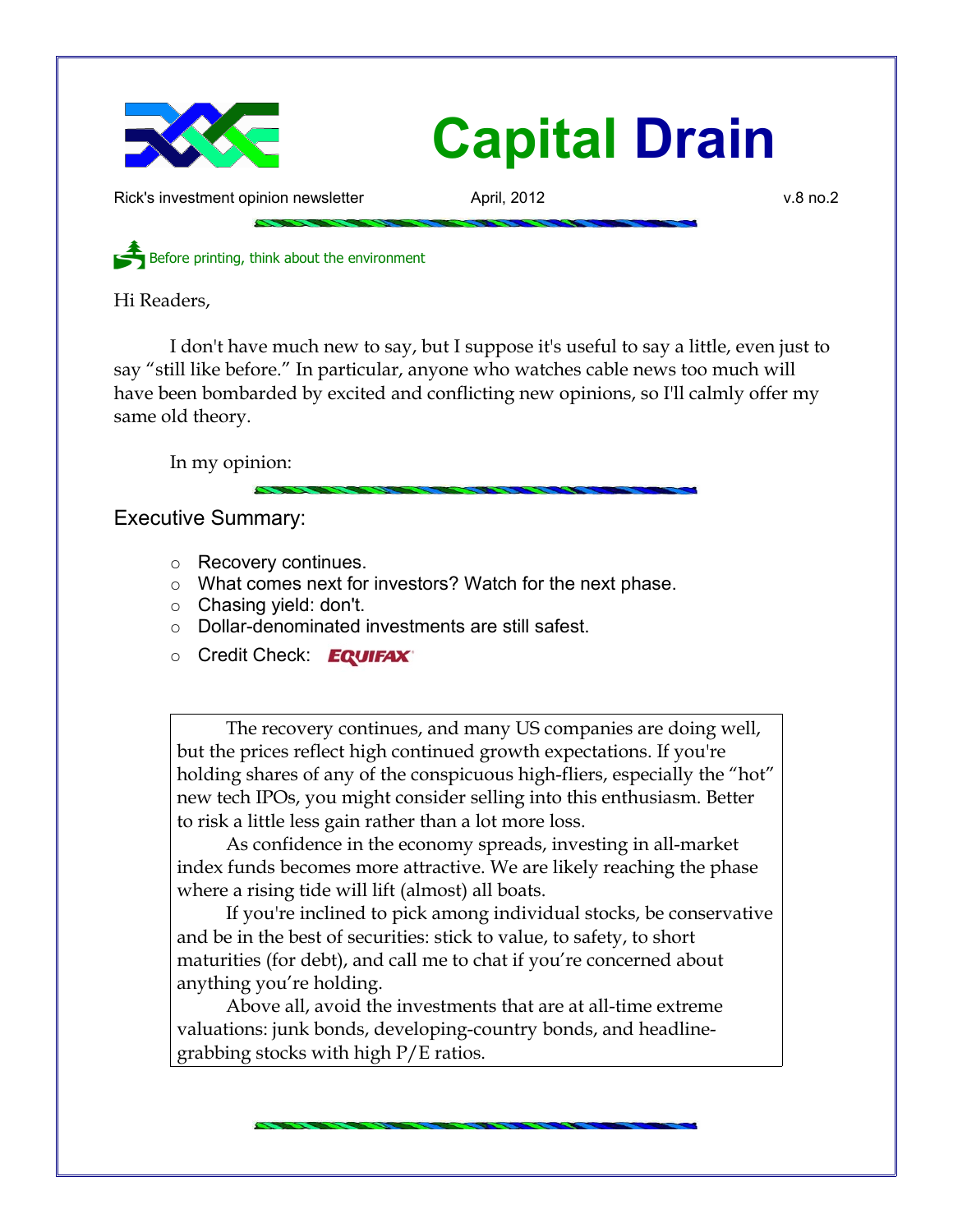## The Details:

The recovery continues, and is picking up momentum and credibility going into Spring. This part of the recovery is self-reinforcing, with no significant macroeconomic resistance. More people are being hired, leading to more income and thus more spending. More spending leads to businesses needing to hire more, and the cycle continues upward.

If we were already in a healthy fully-employed economy, we might need to worry about inflation. For now, though, new hiring is drawing on the (still far too large) ranks of the unemployed, and new production is coming by running existing businesses a little closer to full capacity.

I've rounded up the usual charts, with minimal comments. If you're new to reading the newsletter, you can get more commentary from the **February newsletter** or from the web site's [Economic Charts page.](http://www.longspliceinvest.com/econCharts.shtml)

The Federal Reserve Bank of Philadelphia's Leading Economic Indicator (LEI)

index is up to a healthy normal post-recession level. This index gives a pretty reliable prediction of the state of the economy six months from now: growing.



Everyone's favorite input to the LEI, new unemployment claims, is down to the level seen after the "jobless" 2001 recovery, although it's still above prerecession levels.

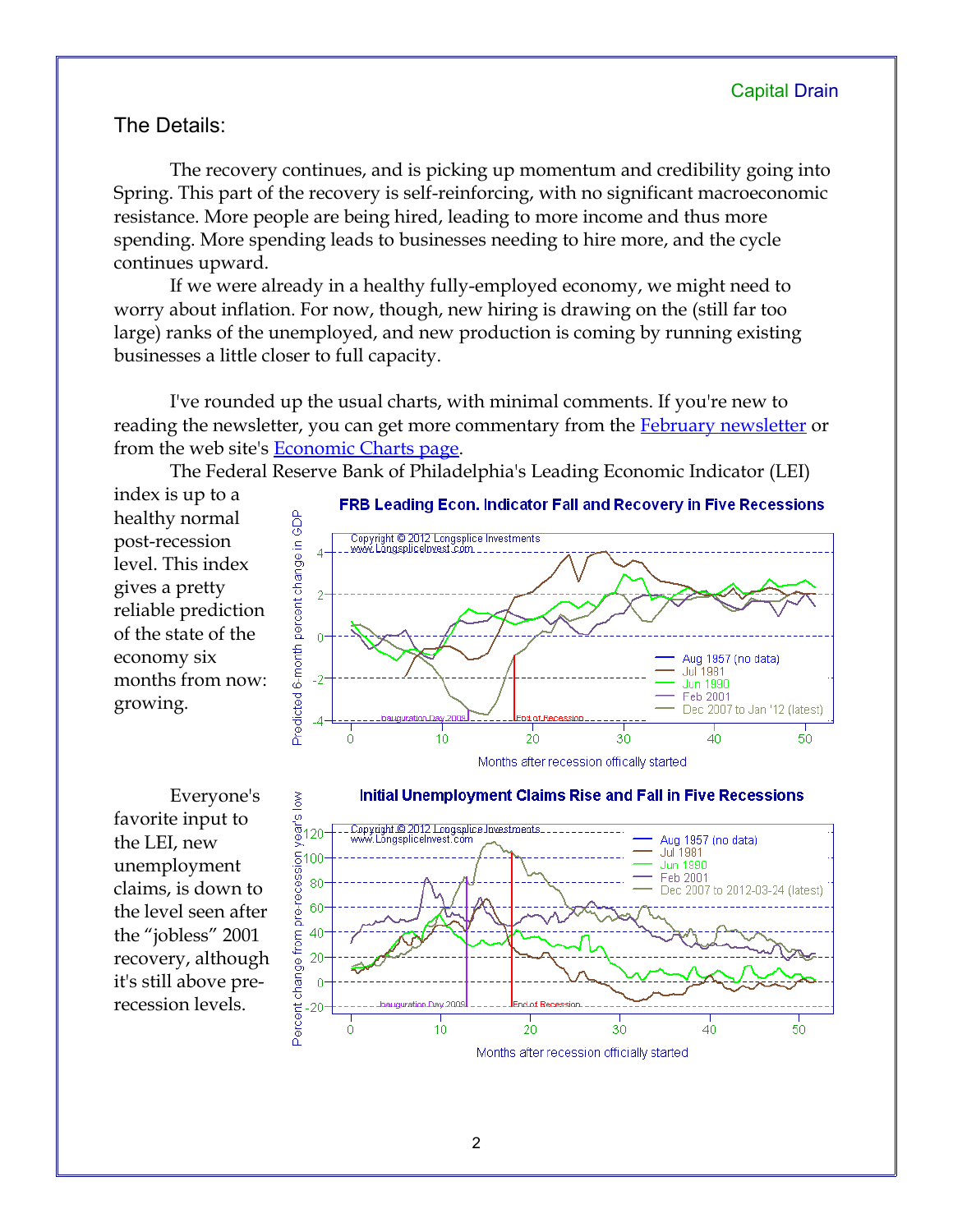

comprehensive U-6 unemployment rate does include them, and it has finally started falling. This means there are now more of the right jobs to match the skills and work goals of job-hunters. This is great news.

I've read some comments in the business press that the apparent strength of the job market through the winter is partially an illusion, because the milder-than-usual weather has let more outdoor work go on with fewer interruptions. Yes, but no. If the economy were running at a normal employment level, that could be a reasonable argument. Because we're still in a recovery with a long way to go, though, the good winter jobs numbers are a gift that needn't be returned. Again, recoveries are selfreinforcing. More work through the winter means a compounding increase of even more work available in the spring, summer, etc. By the time next winter comes, the economy will be nearer to full employment. Even if it's a more normal stormy winter, it will only cause the normal storm-related work-stoppages, not a give-back of the prior winter's gain.

What comes next? Barring, of course, some huge unforeseen problem like a natural disaster destroying a city, what comes next is more recovery, for quite a while.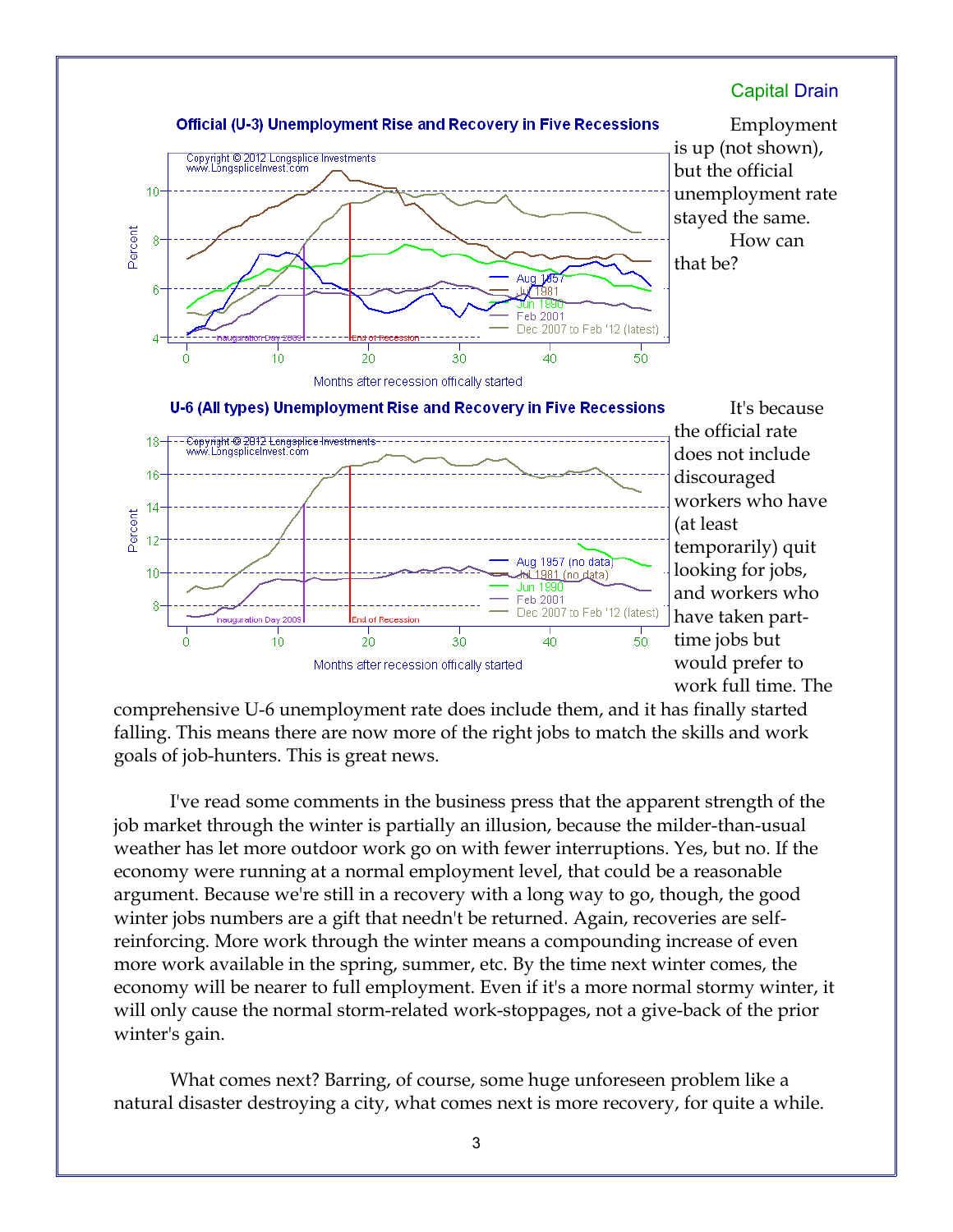## Capital Drain

Eventually, a more-fully-busy economy will start to cause inflation. The Federal Reserve will certainly raise interest rates if inflation starts to accelerate, and will likely raise rates when they think inflation is becoming probable.

In the meanwhile, I think US stocks remain the most likely investment to do well. As I've said before, interest rates on Treasury bonds are so low that they're below the current inflation rate. That means you're losing value even on the principal, in addition to getting a miniscule interest rate. Treasury debt with maturities of a year of less yield approximately nothing even before inflation. From two years maturity to about 10 you're at least getting some return, but still losing to inflation. Above ten years maturity you can actually earn money in real terms-- but those bonds are extremely sensitive to changes in interest rates. Rising rates will mean capital losses which would eat up the nominal positive real (after-inflation) interest.



**US Treasury Yield Curve** 

During our previous era of very low Treasury rates, the mid-2000s, we saw the phenomenon of "chasing yield." Investors were dissatisfied with the yield on safe Treasury and blue-chip corporate bonds, so they "chased" the higher yields they wanted by buying riskier bonds. We saw that turn out very badly when 2008-9 arrived. It's always a bad idea to chase yield. Decide what risk level you're comfortable with, THEN look at whether the interest rate is appealing. If not, I continue to think that the best alternative if you want current yield (for example, for a retiree to live off the income) is top-quality stocks with strong earnings paying good dividends.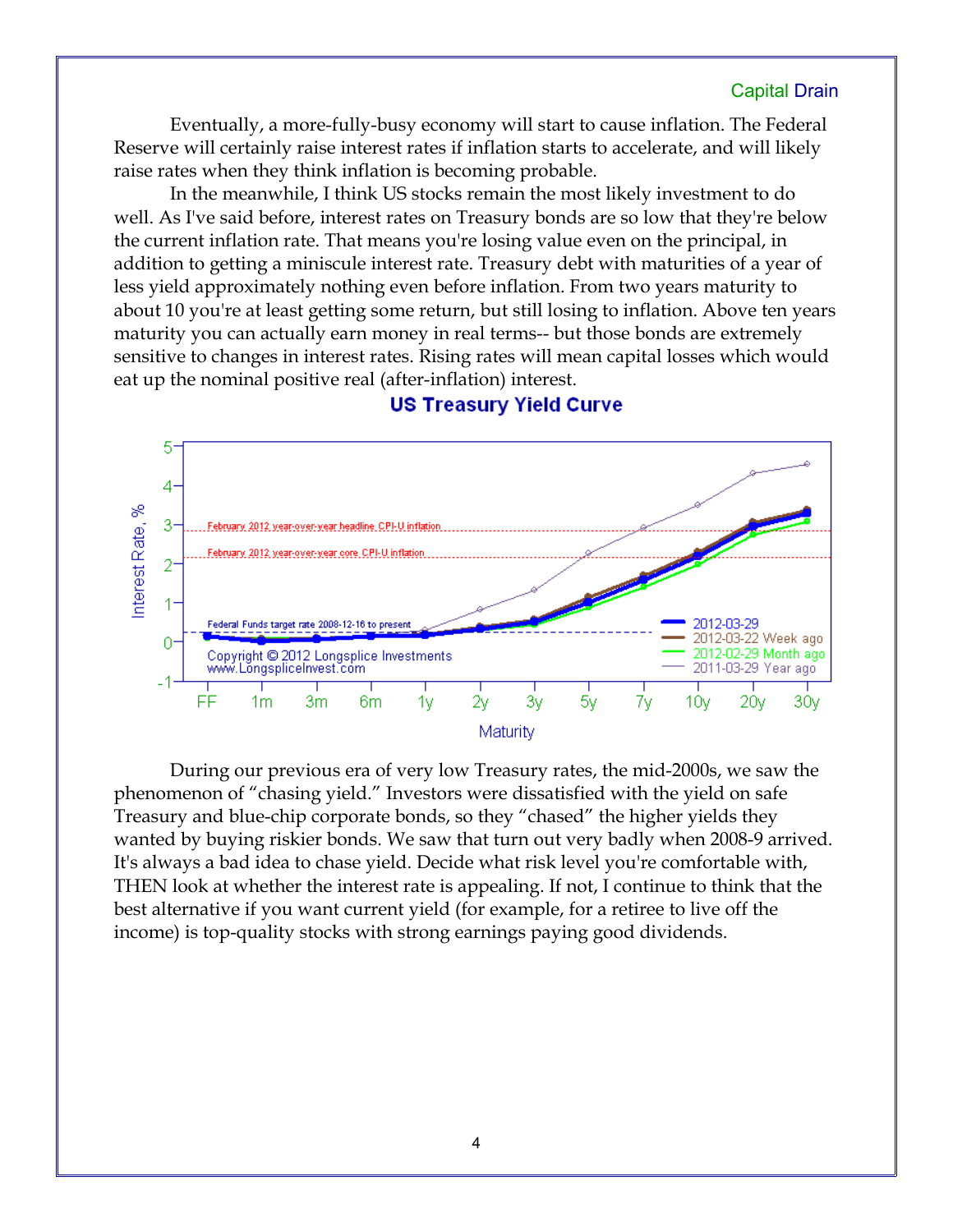Capital Drain





For quite a few years we've been reading doomsayers' reports that the dollar was imminently to become worthless. All along, I've explained why I thought that was nonsense.

In fact, the dollar has risen against a variety of currencies over the past year. Among the majors, only the Chinese Yuan has risen against the dollar, and that's because the Yuan was never a free-floating currency at all; the Chinese government had held the value low for a decade, and has only recently started to let it rise.

Long-time readers know that I usually recommend diversifying to include stocks in other major world economies. For the moment, though, I'm keeping my money close to home. The US' recovery is good, and our economic growth is better than Europe's, still better than Japan's, and at least comparable to other smaller quicklyrecovering countries. Thus, I think that the US Fed will start raising interest rates sooner than the other central banks. When the US rates start rising, that will boost the attractiveness of dollar-denominated investments. I think that's the most likely scenario.

This is important.

It's **Credit Check** time again. Once per year per Credit Agency you're allowed to get a free copy of your Credit Report, quickly, online. It's quick and it's free. Do it now! If you've been following along with my every-four-months pace, you're ready to

## go to **EQUIFAX** (again.)

It's easy, and to make it even easier I've taken notes from my own recent visit. You can follow the instructions at <http://www.longspliceinvest.com/CapDrain/Equifax.pdf> . If you have trouble with the online process, you can fall back to printing and mailing the [request form.](https://www.annualcreditreport.com/cra/requestformfinal.pdf)